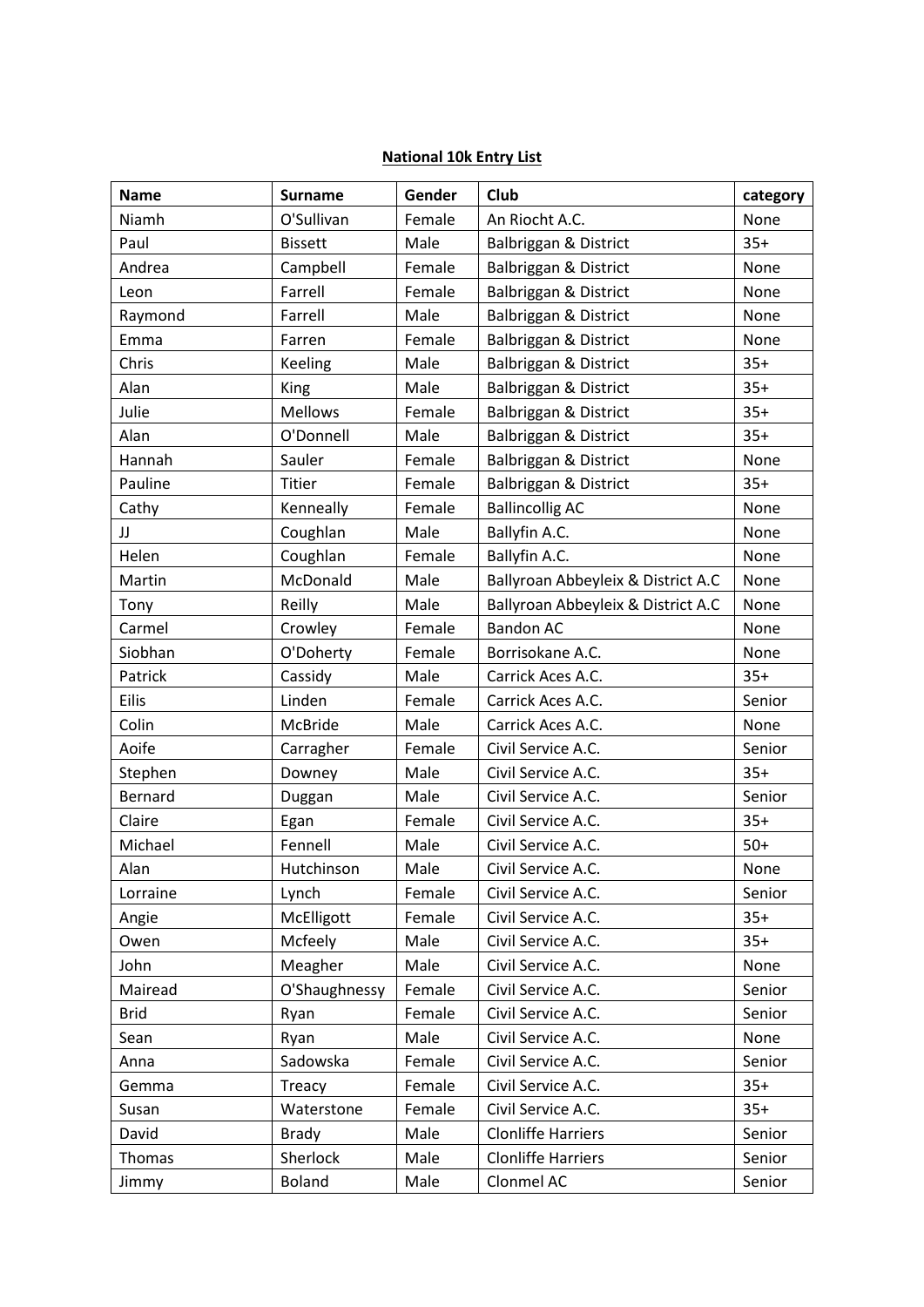| Josephine     | <b>Brett</b> | Female | Clonmel AC                     | $35+$  |
|---------------|--------------|--------|--------------------------------|--------|
| Kenny         | <b>Brett</b> | Male   | Clonmel AC                     | $35+$  |
| Mark          | Darmody      | Male   | Clonmel AC                     | $35+$  |
| James         | Denn         | Male   | Clonmel AC                     | $35+$  |
| Helen         | Gillman      | Female | Clonmel AC                     | None   |
| Jackie        | Hickey       | Female | Clonmel AC                     | $35+$  |
| Marie         | Laste        | Female | Clonmel AC                     | $35+$  |
| Nicola        | Maunsell     | Female | Clonmel AC                     | $35+$  |
| Siobhan       | McHugh       | Female | Clonmel AC                     | $35+$  |
|               | Murphy       |        |                                |        |
| Mari          | Condon       | Female | Clonmel AC                     | $50+$  |
| Dearbhla      | O'Keeffe     | Female | Clonmel AC                     | None   |
| Emily         | O'Regan      | Female | Clonmel AC                     | None   |
| Majella       | Quinlivan    | Female | Clonmel AC                     | None   |
| Aine          | Roche        | Female | Clonmel AC                     | Senior |
| Siobhan       | Roche        | Female | Clonmel AC                     | None   |
| Catherine     | Ryan         | Female | Clonmel AC                     | None   |
| Suzanne       | Shine        | Female | Clonmel AC                     | Senior |
| Julie         | Tideswell    | Female | Clonmel AC                     | $50+$  |
| Kealey        | Tideswell    | Female | Clonmel AC                     | Senior |
| Andrew        | Smyth        | Male   | Coolquill A.C.                 | None   |
| Nina          | Holmes       | Female | Crusaders A.C.                 | None   |
| Alban         | Coghlan      | Male   | <b>Crusaders Athletic Club</b> | Senior |
| Rob           | Cross        | Male   | <b>Crusaders Athletic Club</b> | Senior |
| David         | Cuddy        | Male   | <b>Crusaders Athletic Club</b> | Senior |
| Olwyn         | Dunne        | Female | <b>Crusaders Athletic Club</b> | $35+$  |
| Hugh          | Larkin       | Male   | <b>Crusaders Athletic Club</b> | $35+$  |
| Gillian       | Rutledge     | Female | <b>Crusaders Athletic Club</b> | None   |
| Fiona         | Shine        | Female | <b>Crusaders Athletic Club</b> | Senior |
| John          | Thuillier    | Male   | <b>Crusaders Athletic Club</b> | None   |
| Helena        | Walsh        | Female | <b>Crusaders Athletic Club</b> | Senior |
| Brendan       | Radford      | Male   | D.M.P. A.C.                    | None   |
| George        | <b>Brady</b> | Male   | Donore Harriers Athletic Club  | None   |
| <b>Teresa</b> | Brophy       | Female | Donore Harriers Athletic Club  | Senior |
| Meadhbh       | Campbell     | Female | Donore Harriers Athletic Club  | None   |
| Eva           | Campion      | Female | Donore Harriers Athletic Club  | $35+$  |
| Lee           | Chambers     | Female | Donore Harriers Athletic Club  | Senior |
| Anne          | Curley       | Female | Donore Harriers Athletic Club  | Senior |
| Karla         | Doran        | Female | Donore Harriers Athletic Club  | Senior |
| Rhona         | Duane        | Female | Donore Harriers Athletic Club  | $35+$  |
| John          | Gleeson      | Male   | Donore Harriers Athletic Club  | None   |
| Grace         | Kennedy      | Female | Donore Harriers Athletic Club  | Senior |
| Sinead        | Lambe        | Female | Donore Harriers Athletic Club  | Senior |
| Dana          | Mackey       | Female | Donore Harriers Athletic Club  | $35+$  |
| <b>Breda</b>  | Mahony       | Female | Donore Harriers Athletic Club  | $35+$  |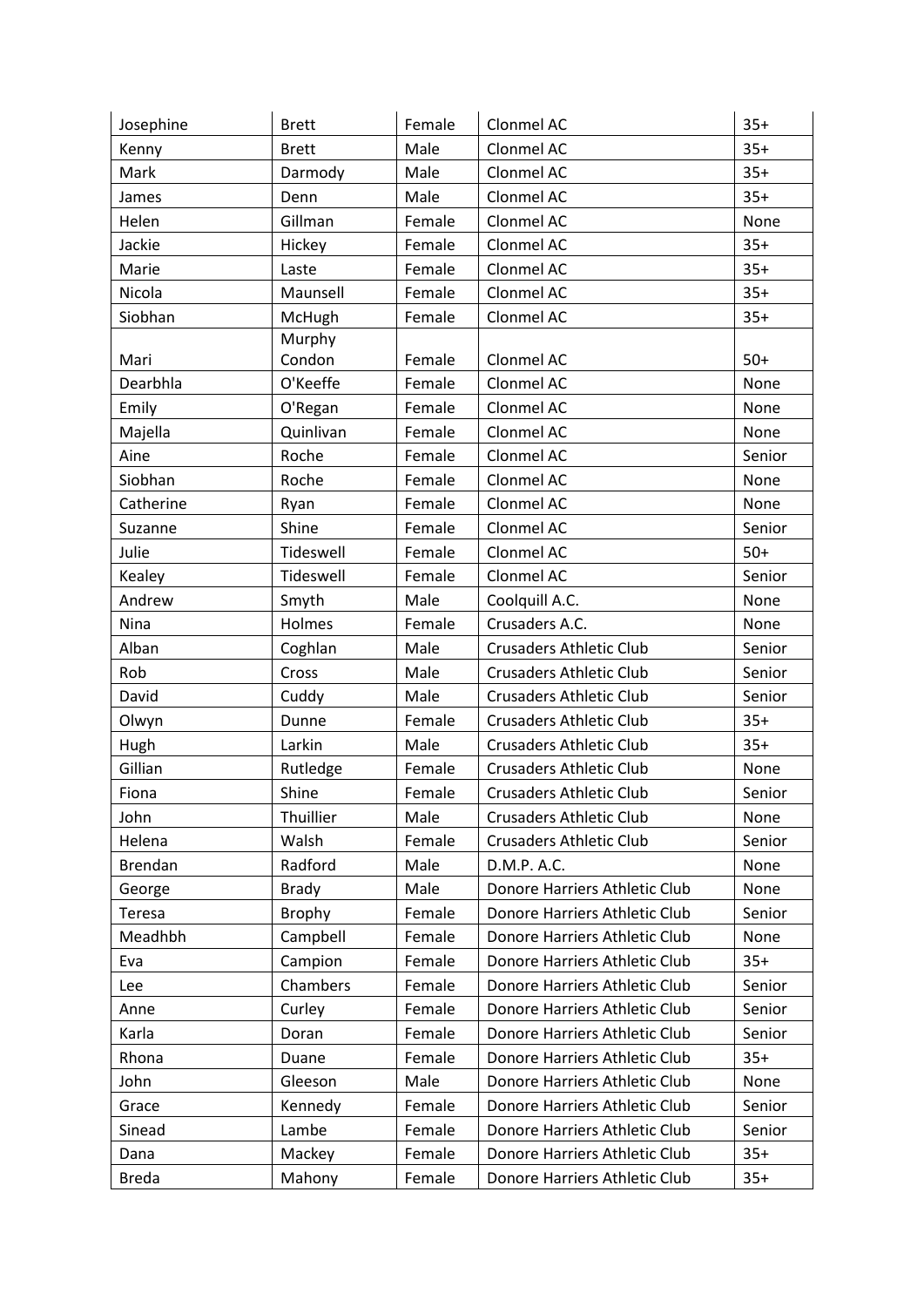| Catherine    | McKeon         | Female | Donore Harriers Athletic Club | $35+$  |
|--------------|----------------|--------|-------------------------------|--------|
| Michael      | McMahon        | Male   | Donore Harriers Athletic Club | Senior |
| Jim          | McNamara       | Male   | Donore Harriers Athletic Club | $50+$  |
| Mary         | Murphy         | Female | Donore Harriers Athletic Club | $35+$  |
| Laura        | Murray         | Female | Donore Harriers Athletic Club | Senior |
| Ide          | Nic Dhomhnaill | Female | Donore Harriers Athletic Club | Senior |
| Sorcha       | Nic Dhomhnaill | Female | Donore Harriers Athletic Club | Senior |
| Martina      | Nolan          | Female | Donore Harriers Athletic Club | $35+$  |
| Grainne      | Nolan          | Female | Donore Harriers Athletic Club | $35+$  |
| Sian         | O'Connor       | Female | Donore Harriers Athletic Club | $35+$  |
| Hilary       | O'Connor       | Female | Donore Harriers Athletic Club | $35+$  |
| Jennifer     | O'Keeffe       | Female | Donore Harriers Athletic Club | $35+$  |
| Lorraine     | O'Shea         | Female | Donore Harriers Athletic Club | $35+$  |
| Barry        | Potts          | Male   | Donore Harriers Athletic Club | $50+$  |
| Paul         | <b>Barrell</b> | Male   | Drogheda and District AC      | None   |
| David        | <b>Birch</b>   | Male   | Drogheda and District AC      | None   |
| Linda        | Cruise         | Female | Drogheda and District AC      | None   |
| Jacqueline   | Gill           | Female | Drogheda and District AC      | $50+$  |
| Jane         | Glynn          | Female | Drogheda and District AC      | Senior |
| Deirdre      | Harmon         | Female | Drogheda and District AC      | $50+$  |
| Helga        | McDonnell      | Female | Drogheda and District AC      | None   |
| Peter        | <b>McManus</b> | Male   | Drogheda and District AC      | None   |
| Ruaidhri     | Nolan          | Male   | Drogheda and District AC      | None   |
| Ciara        | O'Reilly       | Female | Drogheda and District AC      | $35+$  |
| Nuala        | Reilly         | Female | Drogheda and District AC      | $50+$  |
| Mary         | Reilly         | Female | Drogheda and District AC      | $50+$  |
| Joy          | Tegart         | Female | Drogheda and District AC      | None   |
| Roger        | Tegart         | Male   | Drogheda and District AC      | None   |
| Joanne       | Weston         | Female | Drogheda and District AC      | None   |
| Una          | Dixon          | Female | DSD AC                        | None   |
| Bernadette   | Griffin        | Female | DSD AC                        | $35+$  |
| Shauna       | Griffin        | Female | DSD AC                        | Senior |
| Paul         | Hogan          | Male   | DSD AC                        | $35+$  |
| John         | Hosey          | Male   | DSD AC                        | None   |
| Michelle     | McGee          | Female | DSD AC                        | Senior |
| Tom          | Moran          | Male   | DSD AC                        | None   |
| Colin        | Murphy         | Male   | DSD AC                        | $35+$  |
| Sarah        | O'Carroll      | Female | DSD AC                        | Senior |
| Kevin        | O'Connor       | Male   | DSD AC                        | $35+$  |
| Barry        | O'Grady        | Male   | DSD AC                        | $35+$  |
| <b>DAVID</b> | O'LEARY        | Male   | <b>DSD AC</b>                 | $35+$  |
| Tadhg        | Sullivan       | Male   | DSD AC                        | $35+$  |
| Ray          | Thornberry     | Male   | DSD AC                        | $35+$  |
| Mark         | Tonge          | Male   | DSD AC                        | $35+$  |
| Camilla      | Tuffy          | Female | DSD AC                        | $35+$  |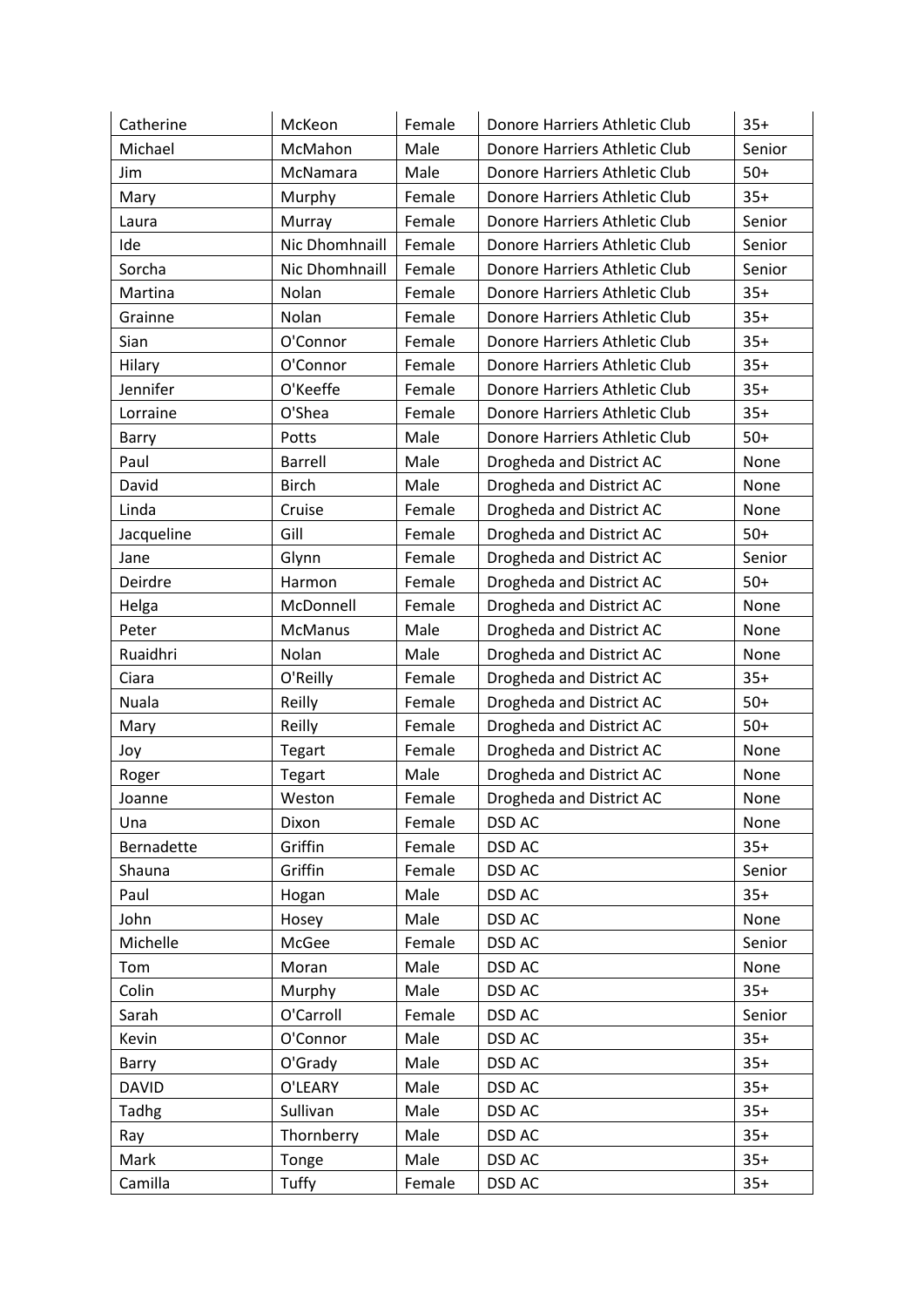| Regina         | <b>Byrne</b>  | Female | <b>Dublin Front Runners AC</b> | $35+$  |
|----------------|---------------|--------|--------------------------------|--------|
| Maria          | Calnan        | Female | <b>Dublin Front Runners AC</b> | None   |
| Sandra         | Galvin        | Female | <b>Dublin Front Runners AC</b> | Senior |
| Siobhan        | O'Brien       | Female | <b>Dublin Front Runners AC</b> | $35+$  |
| Karin          | O'Sullivan    | Female | <b>Dublin Front Runners AC</b> | None   |
| Susan          | Reilly        | Female | <b>Dublin Front Runners AC</b> | None   |
| Fiona          | Walsh         | Female | <b>Dublin Front Runners AC</b> | None   |
| Siobhan        | Campbell      | Female | Dunboyne AC                    | None   |
| Emilia         | Dan           | Female | Dunboyne AC                    | None   |
| Kevin          | Deery         | Male   | Dunboyne AC                    | $35+$  |
| Martin         | Dillon        | Male   | Dunboyne AC                    | None   |
| Joan           | Hodgins       | Female | Dunboyne AC                    | None   |
| Vivienne       | Lennon        | Female | Dunboyne AC                    | None   |
| Paul           | O'Donnell     | Male   | Dunboyne AC                    | None   |
| Ana            | Quigley       | Female | Dunboyne AC                    | None   |
| Louise         | Taylor        | Female | Dunboyne AC                    | None   |
| Fiona          | Allan         | Female | Dundrum South Dublin A.C.      | $35+$  |
| James          | Berry         | Male   | Dundrum South Dublin A.C.      | Senior |
| Joan           | Coyle         | Female | Dundrum South Dublin A.C.      | $50+$  |
| Colm           | Cunningham    | Male   | Dundrum South Dublin A.C.      | $35+$  |
| Ciara          | Darker        | Female | Dundrum South Dublin A.C.      | $35+$  |
| Gerry          | Dunne         | Male   | Dundrum South Dublin A.C.      | $50+$  |
| Alan           | Egan          | Male   | Dundrum South Dublin A.C.      | $35+$  |
| Kevin          | Heagney       | Male   | Dundrum South Dublin A.C.      | None   |
| Claire         | Kelly         | Female | Dundrum South Dublin A.C.      | None   |
| Susan          | Leyden        | Female | Dundrum South Dublin A.C.      | None   |
| Robert M       | Mangan        | Male   | Dundrum South Dublin A.C.      | None   |
| Alan           | Moore         | Male   | Dundrum South Dublin A.C.      | $50+$  |
| Declan         | O'Farrell     | Male   | Dundrum South Dublin A.C.      | $50+$  |
| Denise         | O'Mahony      | Female | Dundrum South Dublin A.C.      | Senior |
| Pauline        | Robertson     | Female | Dundrum South Dublin A.C.      | $35+$  |
|                | Ryan Mc       |        |                                |        |
| Sean           | Caffrey       | Male   | Dundrum South Dublin A.C.      | Senior |
| Lynda          | Tuohy         | Female | Dundrum South Dublin A.C.      | None   |
| Shane          | Walsh         | Male   | Dundrum South Dublin A.C.      | $35+$  |
| Olivia         | Daly          | Female | Dunshaughlin AC                | None   |
| Michael        | McKeown       | Male   | East Down AC                   | None   |
| Michael        | Casey         | Male   | Eire Og Corra Choill A.C.      | None   |
| Noreen         | Bonner        | Female | Finn Valley Athletic Club      | $50+$  |
| Patricia       | Paffen        | Female | Front Runners A.C.             |        |
| <b>Barbara</b> | Bergin        | Female | <b>Galway City Harriers AC</b> | $50+$  |
| <b>Brian</b>   | <b>Bruton</b> | Male   | <b>Galway City Harriers AC</b> | $35+$  |
| Regina         | Cases         | Female | <b>Galway City Harriers AC</b> | Senior |
| Regina         | Casey         | Female | <b>Galway City Harriers AC</b> | Senior |
| Seamus         | Coyne         | Male   | <b>Galway City Harriers AC</b> | $35+$  |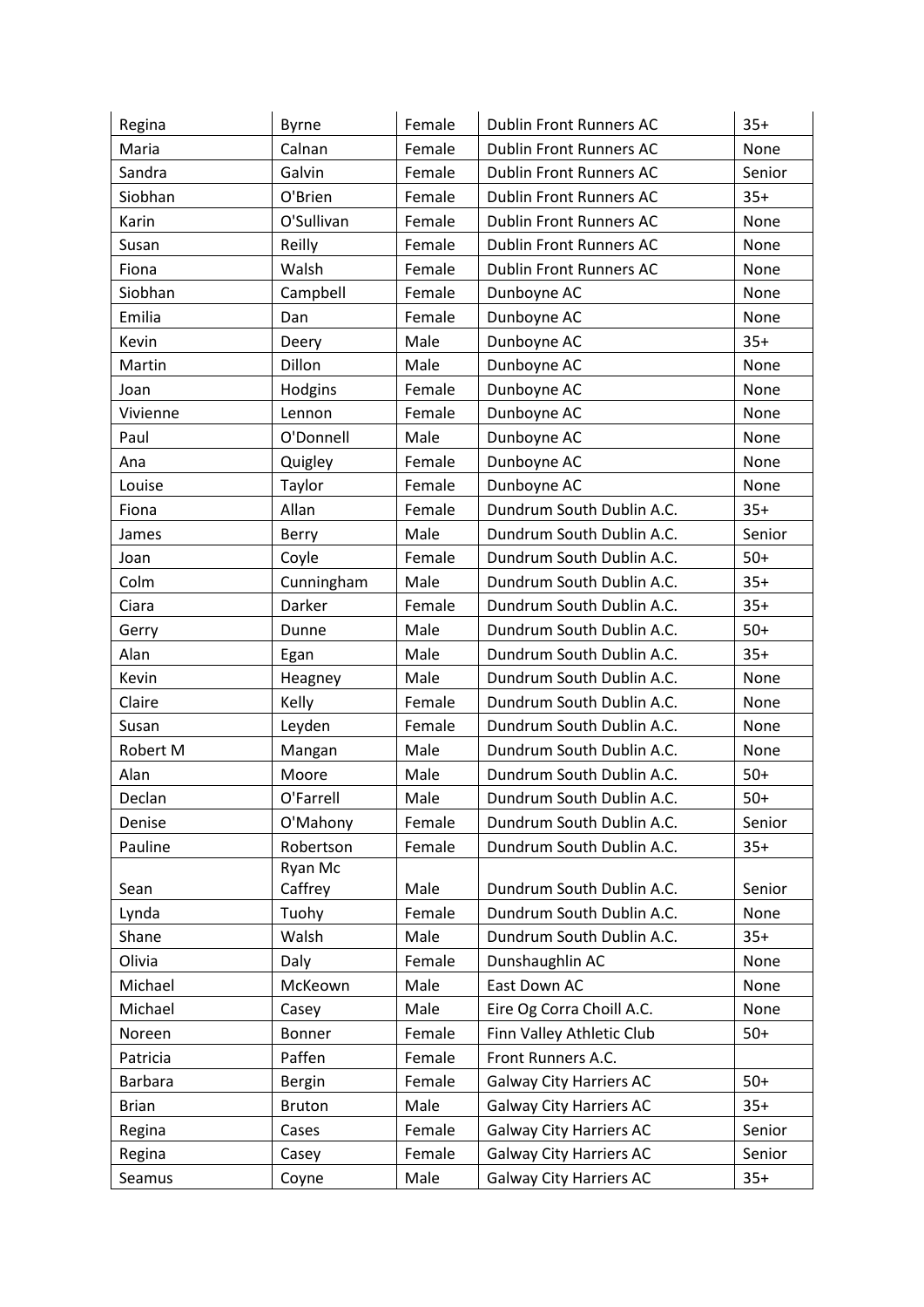| John           | Devlin            | Male   | <b>Galway City Harriers AC</b> | $50+$  |
|----------------|-------------------|--------|--------------------------------|--------|
| <b>Barbara</b> | Dunne             | Female | <b>Galway City Harriers AC</b> | Senior |
| Siobhan        | Egan              | Female | <b>Galway City Harriers AC</b> | Senior |
| Fiona          | Fitzgerald        | Female | <b>Galway City Harriers AC</b> | Senior |
| Vincent        | Jordan            | Male   | <b>Galway City Harriers AC</b> | $35+$  |
| Martin         | Kearney           | Male   | <b>Galway City Harriers AC</b> | $50+$  |
| <b>Bernie</b>  | Kelly             | Female | <b>Galway City Harriers AC</b> | $50+$  |
| Seamus         | Leddy             | Male   | <b>Galway City Harriers AC</b> | $35+$  |
| Martin         | Mcevilly          | Male   | <b>Galway City Harriers AC</b> | $50+$  |
| Majella        | Ní Chríocháin     | Female | <b>Galway City Harriers AC</b> | $50+$  |
| Majella        | Ní Chríocháin     | Female | <b>Galway City Harriers AC</b> | $50+$  |
| Eilís          | Ní Dhúill         | Female | <b>Galway City Harriers AC</b> | Senior |
| Gráinne        | Ní Fhatharta      | Female | <b>Galway City Harriers AC</b> | Senior |
| Culan          | O'Meara           | Male   | <b>Galway City Harriers AC</b> | $35+$  |
| Aubree         | Piepmeier         | Female | <b>Galway City Harriers AC</b> | Senior |
| Kevin          | Rohan             | Male   | <b>Galway City Harriers AC</b> | $35+$  |
| Margaret       | Sheridan          | Female | <b>Galway City Harriers AC</b> | $50+$  |
| Aaron          | <b>Bradley</b>    | Male   | Glaslough Harriers A.C.        | None   |
| Christopher    | <b>McGuirk</b>    | Male   | Glaslough Harriers A.C.        | None   |
| Peter          | McKenna           | Male   | Glaslough Harriers A.C.        | None   |
| Anne Marie     | Costello          | Female | Gneeveguilla AC                | None   |
| Maura          | <b>Bambrick</b>   | Female | Gowran AC                      | None   |
| <b>Breda</b>   | <b>Bradley</b>    | Female | Inishowen A.C.                 | Senior |
| Martina        | Callaghan         | Female | Inishowen A.C.                 | Senior |
| Philip         | Callaghan         | Male   | Inishowen A.C.                 | $35+$  |
| Helena         | Crossan           | Female | Inishowen A.C.                 | None   |
| Nigel          | Davenport         | Male   | Inishowen A.C.                 | $35+$  |
| Aileen         | Doherty           | Female | Inishowen A.C.                 | Senior |
| Mark           | Doherty           | Male   | Inishowen A.C.                 | $35+$  |
| Mary           | Doherty           | Female | Inishowen A.C.                 | None   |
| Ronan          | Doherty           | Male   | Inishowen A.C.                 | Senior |
| Sara Marie     | Doherty           | Female | Inishowen A.C.                 | Senior |
| Ruth           | Doherty           | Female | Inishowen A.C.                 | $35+$  |
| Michelle       | Donaghy           | Female | Inishowen A.C.                 | $35+$  |
| Damian         | Downey            | Male   | Inishowen A.C.                 | None   |
| Henrietta      | Elves             | Female | Inishowen A.C.                 | $35+$  |
| <b>Thomas</b>  | Farren            | Male   | Inishowen A.C.                 | $35+$  |
| Louise         | Friel             | Female | Inishowen A.C.                 | Senior |
| Pat            | Gallagher         | Male   | Inishowen A.C.                 | $35+$  |
| Finbarr        | Gallagher         | Male   | Inishowen A.C.                 | $35+$  |
| Jim            | Harkin            | Male   | Inishowen A.C.                 | $35+$  |
| John           | <b>McCandless</b> | Male   | Inishowen A.C.                 | None   |
| Rhonda         | McColgan          | Female | Inishowen A.C.                 | $35+$  |
| Johanne        | McColgan          | Female | Inishowen A.C.                 | $35+$  |
| Elizabeth      | McDaid            | Female | Inishowen A.C.                 | $35+$  |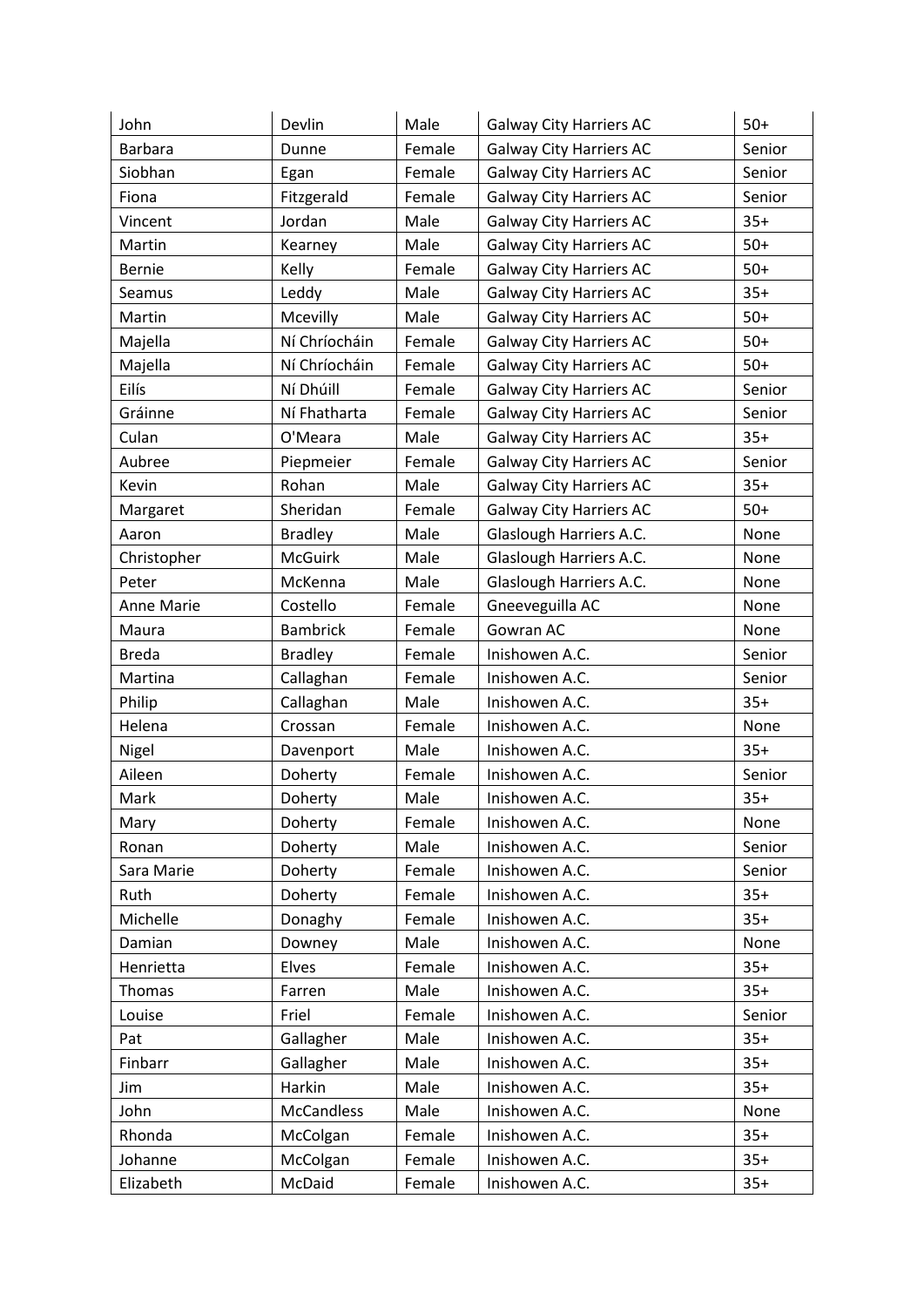| Linda          | McDaid        | Female | Inishowen A.C.                | $35+$  |
|----------------|---------------|--------|-------------------------------|--------|
| Malcolm        | McGee         | Male   | Inishowen A.C.                | $35+$  |
| Evelyn         | McGinley      | Female | Inishowen A.C.                | $35+$  |
| Owenie         | McKinney      | Male   | Inishowen A.C.                | $35+$  |
| Majella        | McLaughlin    | Female | Inishowen A.C.                | None   |
| Claire         | McLaughlin    | Female | Inishowen A.C.                | None   |
| <b>Trina</b>   | MhicDhonaill  | Female | Inishowen A.C.                | $35+$  |
| Martin         | Mooney        | Male   | Inishowen A.C.                | Senior |
| Benny          | Mullan        | Male   | Inishowen A.C.                | $35+$  |
| David          | Porter        | Male   | Inishowen A.C.                | Senior |
| Dwain          | Robb          | Male   | Inishowen A.C.                | Senior |
| Sarah          | Webster       | Female | Inishowen A.C.                | $35+$  |
| Eimear         | Mc Govern     | Female | Inny Vale A.C.                | $35+$  |
| Patrick        | O'Shea        | Male   | Iveragh A.C.                  | $50+$  |
| Donna          | <b>Bright</b> | Female | Kilcoole A.C.                 | None   |
| Ann            | Flynn         | Female | Kilcoole A.C.                 | None   |
| Ken            | Noonan        | Male   | Kilcoole A.C.                 | None   |
| Noreen         | Mackey        | Female | Kilmurray/Ibrick/N.Clare A.C. | Senior |
| Sharon         | Ashmore       | Female | Le Cheile A.C.                | None   |
| Alma           | Clancy        | Female | Le Cheile A.C.                | None   |
| Lorraine       | Gleeson       | Female | Le Cheile A.C.                | $35+$  |
| Michaela       | Hollywood     | Female | Le Cheile A.C.                | None   |
| <b>Teresa</b>  | McCarthy      | Female | Le Cheile A.C.                | None   |
| <b>Brian</b>   | McGrath       | Male   | Le Cheile A.C.                | None   |
| Arlane         | McHugh        | Female | Le Cheile A.C.                | None   |
| Caitriona      | monnelly      | Female | Le Cheile A.C.                | None   |
| Eimear         | O'Connor      | Female | Le Cheile A.C.                | $35+$  |
| Aisling        | O'Raw         | Female | Le Cheile A.C.                | None   |
| Dominic        | Tyrrell       | Male   | Le Cheile A.C.                | Senior |
| Nicholas       | Walsh         | Male   | Le Cheile A.C.                | None   |
| Fiona-Anne     | White         | Female | Le Cheile A.C.                | None   |
| Mark           | Hanrahan      | Male   | Leevale Athletic Club         | Senior |
| Anthony        | Mannix        | Male   | Leevale Athletic Club         | Senior |
| John           | O'Connell     | Male   | Leevale Athletic Club         | $35+$  |
| Colm           | Sheahan       | Male   | Leevale Athletic Club         | Senior |
| Andrew         | Sheehan       | Male   | Leevale Athletic Club         | Senior |
| John           | Shine         | Male   | Leevale Athletic Club         | Senior |
| Daniel         | Hannigan      | Male   | Letterkenny A.C.              | None   |
| Peter          | Arthur        | Male   | Liffey Valley Athletic Club   | Senior |
| Paul           | <b>Balfe</b>  | Male   | Liffey Valley Athletic Club   | $35+$  |
| <b>Brendan</b> | Beere         | Male   | Liffey Valley Athletic Club   | $35+$  |
| Matthew        | <b>Blyth</b>  | Male   | Liffey Valley Athletic Club   | $35+$  |
| Damien         | Cauvet        | Male   | Liffey Valley Athletic Club   | Senior |
| Stephen        | Corri         | Male   | Liffey Valley Athletic Club   | Senior |
| John           | Cullen        | Male   | Liffey Valley Athletic Club   | $50+$  |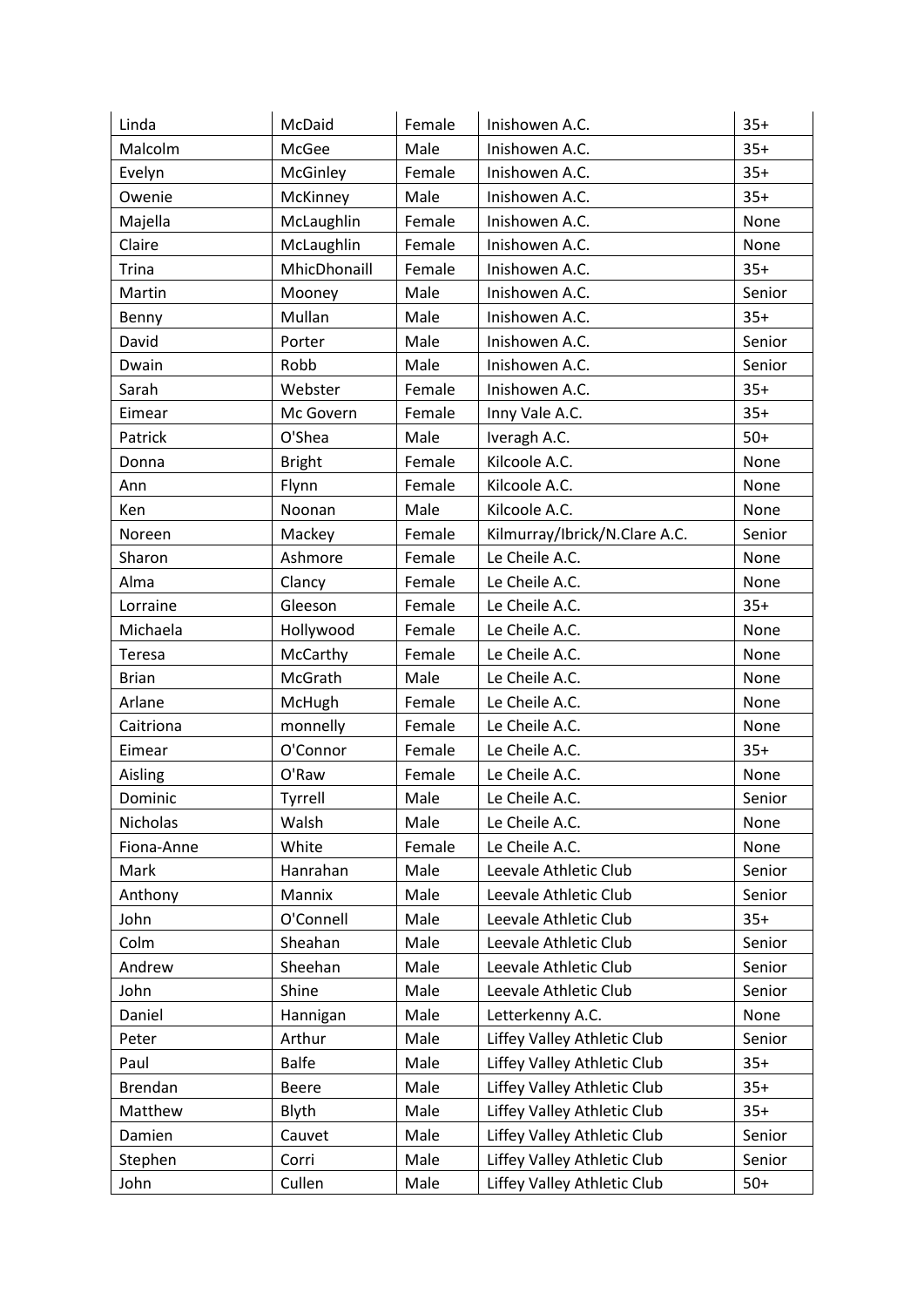| Gavin         | Curran       | Male   | Liffey Valley Athletic Club     | Senior |
|---------------|--------------|--------|---------------------------------|--------|
| Sean          | Dowling      | Male   | Liffey Valley Athletic Club     | $35+$  |
| Mike          | Griffin      | Male   | Liffey Valley Athletic Club     | $35+$  |
| Chris         | Morgan       | Male   | Liffey Valley Athletic Club     | Senior |
| John          | Parker       | Male   | Liffey Valley Athletic Club     | Senior |
| Paul          | Quinn        | Male   | Liffey Valley Athletic Club     |        |
| Ciaran        | Reilly       | Male   | Liffey Valley Athletic Club     | $35+$  |
| John          | Tuohy        | Male   | Liffey Valley Athletic Club     | $35+$  |
| Judith        | Roche        | Female | Loughrea AC                     | None   |
| Will          | Byrne        | Male   | Lucan Harriers Athletic Club    | $35+$  |
| Josephine     | Dignam       | Female | Lucan Harriers Athletic Club    | $50+$  |
| Eileen        | O'Brien      | Female | Lucan Harriers Athletic Club    | $50+$  |
| Josephine     | Leonard Lara | Female | Lusk AC                         | $35+$  |
| <b>Nick</b>   | Darmody      | Male   | Mallow AC                       | None   |
| Mairead       | Cafferkey    | Female | Mayo AC                         | Senior |
| Edel          | Feeney       | Female | Mayo AC                         | Senior |
| Jimmy         | Feeney       | Male   | Mayo AC                         | $50+$  |
| Chris         | Gallagher    | Female | Mayo AC                         | $35+$  |
| Margaret      | Glavey       | Female | Mayo AC                         | $50+$  |
| Mary          | Gleeson      | Female | Mayo AC                         | $35+$  |
| Tom           | Hunt         | Male   | Mayo AC                         | $50+$  |
| Una           | McGrath      | Female | Mayo AC                         | $50+$  |
| <b>Bernie</b> | McHugh       | Female | Mayo AC                         | $50+$  |
| Owen          | Mongan       | Male   | Mayo AC                         | $50+$  |
| Mary          | Murphy       | Female | Mayo AC                         | $50+$  |
| Anne          | Murray       | Female | Mayo AC                         | $50+$  |
| Ronnie        | Naylor       | Male   | Mayo AC                         | $50+$  |
| Christy       | O'Malley     | Male   | Mayo AC                         | $50+$  |
| Paula         | Prendergast  | Female | Mayo AC                         | Senior |
| Dominic       | Regan        | Male   | Mayo AC                         | $50+$  |
| Shane         | Timothy      | Male   | Mayo AC                         | None   |
| John          | Timothy      | Male   | Mayo AC                         | $50+$  |
| Colette       | Tuohy        | Female | Mayo AC                         | $35+$  |
| Tom           | Waldron      | Male   | Mayo AC                         | $50+$  |
| Mary          | Walsh        | Female | Mayo AC                         | $50+$  |
| Emma          | Donlon       | Female | Metro St. Brigids Athletic Club | Senior |
| <b>Brian</b>  | Carroll      | Male   | Moyne A.C.                      | None   |
| Mark          | Carroll      | Male   | <b>Mullingar Harriers</b>       | Senior |
| Mark          | Christie     | Male   | <b>Mullingar Harriers</b>       | None   |
| Alan          | Crowley      | Male   | <b>Mullingar Harriers</b>       | None   |
| Maura         | Dervin       | Female | <b>Mullingar Harriers</b>       | $50+$  |
| Ollie         | Donnelly     | Male   | <b>Mullingar Harriers</b>       | $35+$  |
| Gerard        | Gavin        | Male   | <b>Mullingar Harriers</b>       | $35+$  |
| Matthew       | Glennon      | Male   | <b>Mullingar Harriers</b>       | $50+$  |
| <b>Terry</b>  | Greene       | Female | <b>Mullingar Harriers</b>       | $50+$  |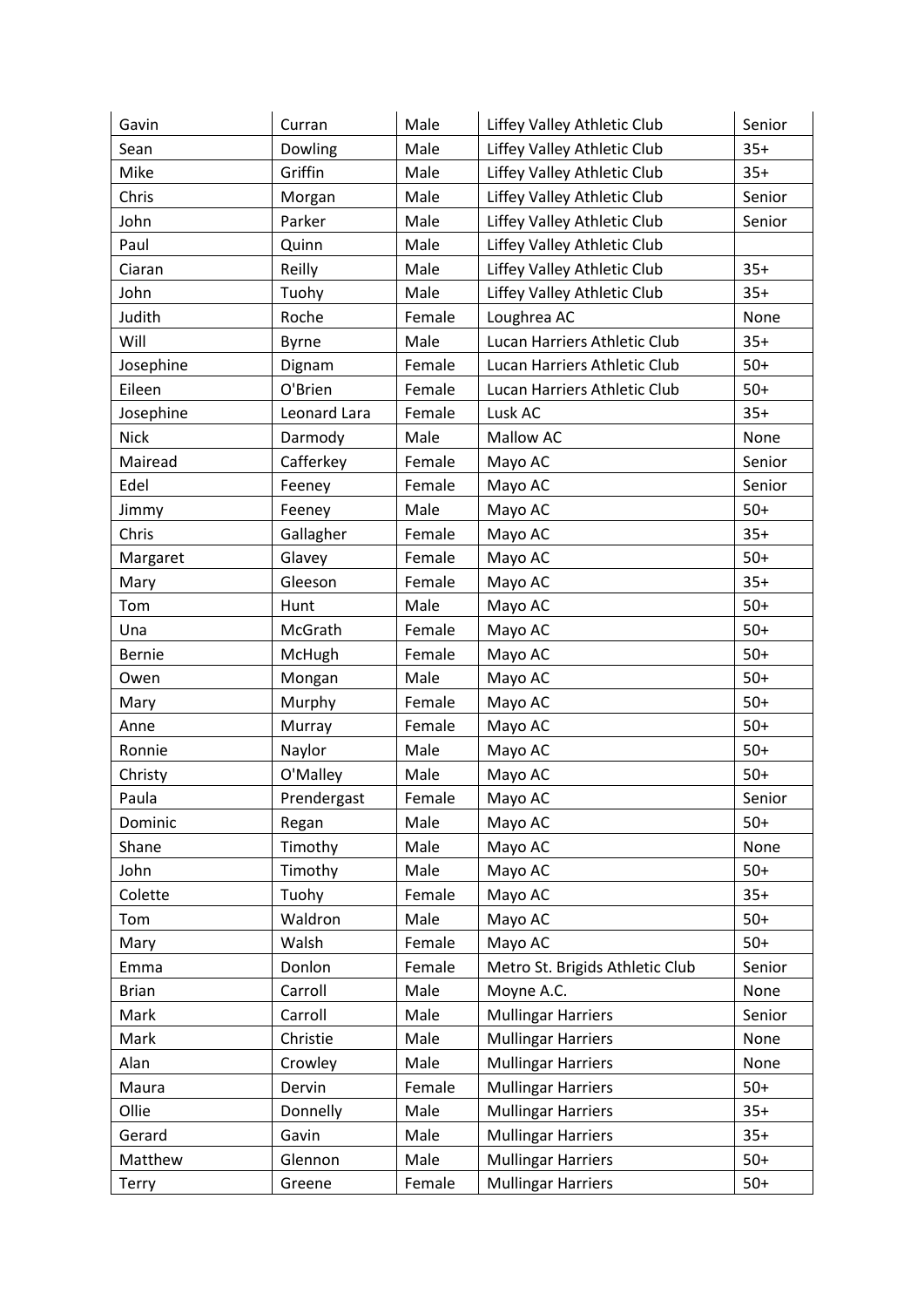| <b>Brigid</b> | McCabe            | Female | <b>Mullingar Harriers</b> | $50+$  |
|---------------|-------------------|--------|---------------------------|--------|
| Siobhan       | McCarthy          | Female | <b>Mullingar Harriers</b> | $35+$  |
| Vera          | McCool            | Female | <b>Mullingar Harriers</b> | $50+$  |
| Martin        | McKeon            | Male   | <b>Mullingar Harriers</b> | Senior |
| Nuala         | Moran             | Female | <b>Mullingar Harriers</b> | $50+$  |
| Paula         | Murray            | Female | <b>Mullingar Harriers</b> | $35+$  |
| Edward        | Newman            | Male   | <b>Mullingar Harriers</b> | $35+$  |
| Sarah         | Kearns            | Female | Naas Athletic Club        | None   |
| Ashling       | Farrell           | Female | Naomh Mhuire A.C.         | None   |
| <b>Brian</b>  | Byrne             | Male   | Newbridge Athletic Club   | $35+$  |
| Paul          | Campbell          | Male   | Newbridge Athletic Club   | $35+$  |
| Albert        | Keenan            | Male   | Newbridge Athletic Club   | $50+$  |
| Dave          | Keenan            | Male   | Newbridge Athletic Club   | $35+$  |
| Patrick       | Malone            | Male   | Newbridge Athletic Club   | $35+$  |
| Luke          | McMullan          | Male   | Newcastle & District AC   | Senior |
| Doreen        | <b>McGuinness</b> | Female | Newry City Runners AC     | None   |
| Eugene        | <b>McGuinness</b> | Male   | Newry City Runners AC     | None   |
| John          | <b>Black</b>      | Male   | North Belfast Harriers    | Senior |
| Edward        | Cooke             | Male   | North Belfast Harriers    | Senior |
| Sarah-Jane    | McFadden          | Female | North Belfast Harriers    | Senior |
| Alan          | O'Hara            | Male   | North Belfast Harriers    | Senior |
| Athanasia     | Sevastaki         | Female | North Belfast Harriers    | Senior |
| Paula         | Wallace           | Female | North Belfast Harriers    | Senior |
| Eamon         | White             | Male   | North Belfast Harriers    | Senior |
| Kana          | Akimoto           | Female | North East Runners A.C.   | Senior |
| Lorraine      | Dunne             | Female | North East Runners A.C.   | Senior |
| Jason         | Hill              | Male   | North East Runners A.C.   | None   |
| Karen         | McCrystal         | Female | North East Runners A.C.   | Senior |
| Barry         | Meegan            | Male   | North East Runners A.C.   | None   |
| Denise        | Murphy            | Female | North East Runners A.C.   | Senior |
| Martin        | <b>Breen</b>      | Male   | Parnell AC                | None   |
| martina       | breen             | Female | Parnell AC                | None   |
| Dora          | Hagan             | Female | Parnell AC                | $35+$  |
| Shay          | Hagan             | Male   | Parnell AC                | $35+$  |
| Annmarie      | Kenny             | Female | Parnell AC                | $35+$  |
| Nuala         | Arrigan           | Female | Portlaoise A.C.           | Senior |
| Marie         | Brennan           | Female | Portlaoise A.C.           | None   |
| Audra         | Conroy            | Female | Portlaoise A.C.           | None   |
| Lucy          | Dunne             | Female | Portlaoise A.C.           | None   |
| Sinead        | Ging              | Female | Portlaoise A.C.           | None   |
| Paula         | Grant             | Female | Portlaoise A.C.           | Senior |
| Sharon        | Grant             | Female | Portlaoise A.C.           | Senior |
| Olwyn         | Larkin            | Female | Portlaoise A.C.           | $35+$  |
| Noreen        | MacEvoy           | Female | Portlaoise A.C.           | None   |
| Olive         | Maher             | Female | Portlaoise A.C.           | None   |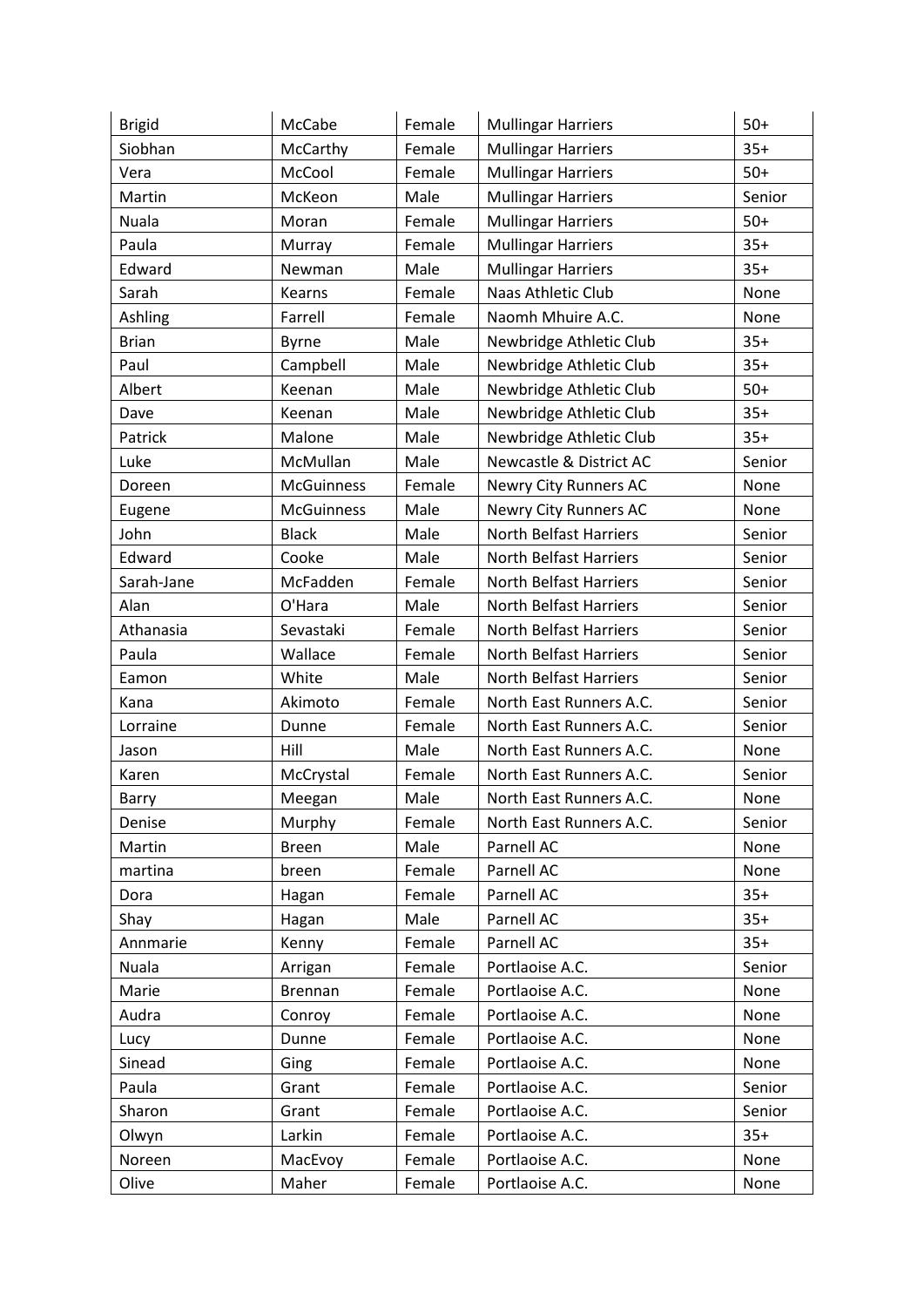| Aiden          | <b>Burke</b>      | Male   | Portmarnock AC                 | $35+$  |
|----------------|-------------------|--------|--------------------------------|--------|
| Conor          | Fitzpatrick       | Male   | Portmarnock AC                 | Senior |
| Mary           | Harte             | Female | Portmarnock AC                 | $35+$  |
| Wendy          | Hickey            | Female | Portmarnock AC                 | $35+$  |
| Michael        | McSwiggan         | Male   | Portmarnock AC                 | $35+$  |
| Edel           | Ryan              | Female | Portmarnock AC                 | $35+$  |
| Ken            | Ryan              | Male   | Portmarnock AC                 | $35+$  |
| Roisin         | <b>Bennett</b>    | Female | Raheny Shamrocks Athletic Club | $35+$  |
| Karen          | Crossan           | Female | Raheny Shamrocks Athletic Club | Senior |
| Connor         | Jennings          | Male   | Raheny Shamrocks Athletic Club | None   |
| Desmond        | Lyons             | Male   | Raheny Shamrocks Athletic Club | None   |
| Orla           | Manley            | Female | Raheny Shamrocks Athletic Club | Senior |
| <b>Brian</b>   | Quigley           | Male   | Raheny Shamrocks Athletic Club | $35+$  |
| Bernard        | Roe               | Male   | Raheny Shamrocks Athletic Club | Senior |
| <b>Brighid</b> | Smyth             | Female | Raheny Shamrocks Athletic Club | None   |
| Mary           | Walsh             | Female | Raheny Shamrocks Athletic Club | $35+$  |
| Dave           | Woods             | Male   | Raheny Shamrocks Athletic Club | $50+$  |
| Greg           | <b>Byrne</b>      | Male   | Rathfarnham WSAF Athletic Club | $35+$  |
| Turlough       | Conway            | Male   | Rathfarnham WSAF Athletic Club | $35+$  |
| Bernadette     | Crowley           | Female | Rathfarnham WSAF Athletic Club | None   |
| Tom            | Cuddy             | Male   | Rathfarnham WSAF Athletic Club | $50+$  |
| Eric           | Cullen            | Male   | Rathfarnham WSAF Athletic Club | $35+$  |
| Derval         | Devaney           | Female | Rathfarnham WSAF Athletic Club | $35+$  |
| Denis          | Everett           | Male   | Rathfarnham WSAF Athletic Club | $35+$  |
| John           | Farrelly          | Male   | Rathfarnham WSAF Athletic Club | $50+$  |
| Paul           | Fleming           | Male   | Rathfarnham WSAF Athletic Club | Senior |
| Michael        | Freeley           | Male   | Rathfarnham WSAF Athletic Club | $35+$  |
| Helen          | French            | Female | Rathfarnham WSAF Athletic Club | $35+$  |
| <b>Brian</b>   | Furey             | Male   | Rathfarnham WSAF Athletic Club | Senior |
| Olivier        | Gaillot           | Male   | Rathfarnham WSAF Athletic Club | $35+$  |
| Naomi          | Gilker            | Female | Rathfarnham WSAF Athletic Club |        |
| Patrick        | Marjolet          | Male   | Rathfarnham WSAF Athletic Club | Senior |
| Valerie        | <b>McGuinness</b> | Female | Rathfarnham WSAF Athletic Club | Senior |
| John           | McHugh            | Male   | Rathfarnham WSAF Athletic Club | $50+$  |
| Charles        | Meenan            | Male   | Rathfarnham WSAF Athletic Club | $50+$  |
| Paul           | Moran             | Male   | Rathfarnham WSAF Athletic Club | $50+$  |
| Micheal        | Murphy            | Male   | Rathfarnham WSAF Athletic Club | None   |
| Colm           | Murray            | Male   | Rathfarnham WSAF Athletic Club | $35+$  |
| Lorraine       | Nolan             | Female | Rathfarnham WSAF Athletic Club | Senior |
| aisling        | O'Connor          | Female | Rathfarnham WSAF Athletic Club | None   |
| Shane          | O'Neill           | Male   | Rathfarnham WSAF Athletic Club | $35+$  |
| Donagh         | Powell            | Male   | Rathfarnham WSAF Athletic Club | Senior |
| David          | Power             | Male   | Rathfarnham WSAF Athletic Club | Senior |
| Clare          | Sullivan          | Female | Rathfarnham WSAF Athletic Club | Senior |
| Peter          | Toomey            | Male   | Rathfarnham WSAF Athletic Club | Senior |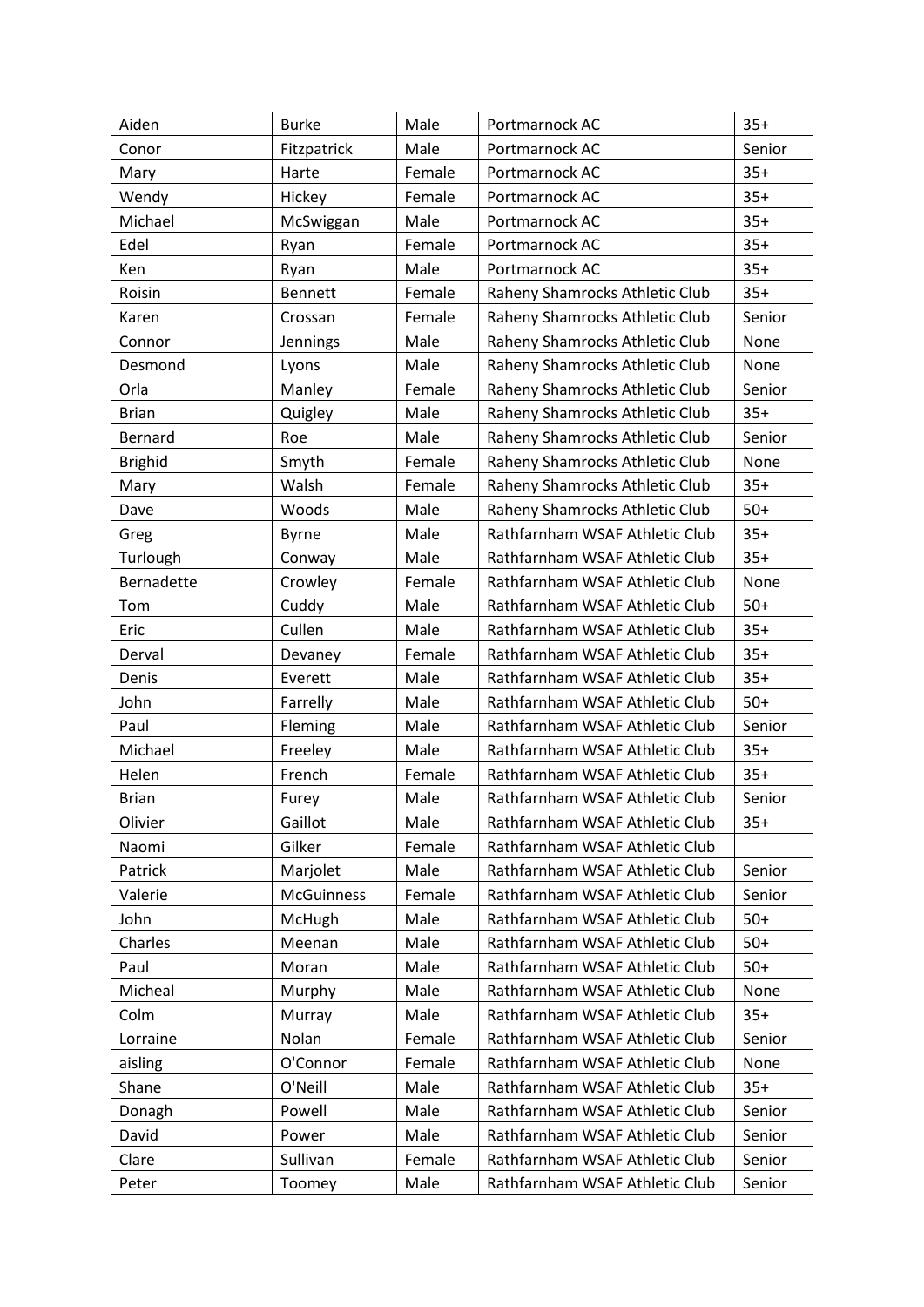| Fiona        | McGinley     | Female | Rosses A.C.                    | None   |
|--------------|--------------|--------|--------------------------------|--------|
| David        | Barron       | Male   | Slaney Olympic A.C.            | $35+$  |
| Michael      | Byrne        | Male   | Sli Cualann AC                 | $50+$  |
| Gary         | Condon       | Male   | Sli Cualann AC                 | $35+$  |
| Elaine       | Jenkinson    | Female | Sli Cualann AC                 | $50+$  |
| Damien       | Lawless      | Male   | Sli Cualann AC                 | None   |
| Susan        | Nichols      | Female | Sli Cualann AC                 | None   |
| James        | <b>Brady</b> | Male   | Sportsworld A.C.               | Senior |
| Jim          | Browne       | Male   | Sportsworld A.C.               | None   |
| Karl         | Chatterton   | Male   | Sportsworld A.C.               | Senior |
| Karol        | Cronin       | Male   | Sportsworld A.C.               | Senior |
| Gavin        | Finlay       | Male   | Sportsworld A.C.               | Senior |
| Will         | Greensmyth   | Male   | Sportsworld A.C.               | Senior |
| Wesley       | Harrison     | Male   | Sportsworld A.C.               | None   |
| Francis      | Mahon        | Male   | Sportsworld A.C.               | None   |
| Aileen       | Melody       | Female | Sportsworld A.C.               | $50+$  |
| Eoin         | O'Brien      | Male   | Sportsworld A.C.               | None   |
| Olivier      | Privat       | Male   | Sportsworld A.C.               | $35+$  |
| Trevor       | Sweeney      | Male   | Sportsworld A.C.               | $35+$  |
| Kevin        | Curran       | Male   | Springwell Running Club        | Senior |
| Anthony      | McDonald     | Male   | St. Abbans A.C.                | Senior |
| Trevor       | Corcoran     | Male   | St. L O'Toole AC               | None   |
| Peter        | McKenna      | Male   | St. L O'Toole AC               | $35+$  |
| Mary         | Murphy       | Female | St. L O'Toole AC               | $50+$  |
| Céin         | Fitzpatrick  | Male   | St. Michaels Portarlington A.C | None   |
| Aidan        | McGee        | Male   | St. Michaels Portarlington A.C | $35+$  |
| Ger          | Moloney      | Male   | St. Pauls A.C.                 | None   |
| Daniel       | Delaney      | Male   | Star of the Sea AC             | $35+$  |
| Rosemary     | Hutcheson    | Female | Star of the Sea AC             | $35+$  |
| <b>Brian</b> | Moore        | Male   | Star of the Sea AC             | $35+$  |
| Martin       | O'Hagan      | Male   | Swinford AC                    | None   |
| Shane        | Carton       | Male   | Tallaght A.C.                  | $35+$  |
| Niall        | Coppinger    | Male   | Tallaght A.C.                  | $50+$  |
| Liam         | Cullen       | Male   | Tallaght A.C.                  | $35+$  |
| David        | Fitzpatrick  | Male   | Tallaght A.C.                  | $35+$  |
| Padraig      | Griffin      | Male   | Tallaght A.C.                  | Senior |
| Hazel        | Keane        | Female | Tallaght A.C.                  | None   |
| Anna         | <b>King</b>  | Female | Tallaght A.C.                  | $50+$  |
| Patrick      | Lyons        | Male   | Tallaght A.C.                  | Senior |
| Dave         | Meehan       | Male   | Tallaght A.C.                  | $50+$  |
| Paula        | Murray       | Female | Tallaght A.C.                  | $35+$  |
| David        | O'Callaghan  | Male   | Tallaght A.C.                  | Senior |
| Philip       | O'Toole      | Male   | Tallaght A.C.                  | $35+$  |
| Pat          | <b>Byrne</b> | Male   | Tinryland A.C.                 | None   |
| Karina       | McDonagh     | Female | Trim AC                        | $35+$  |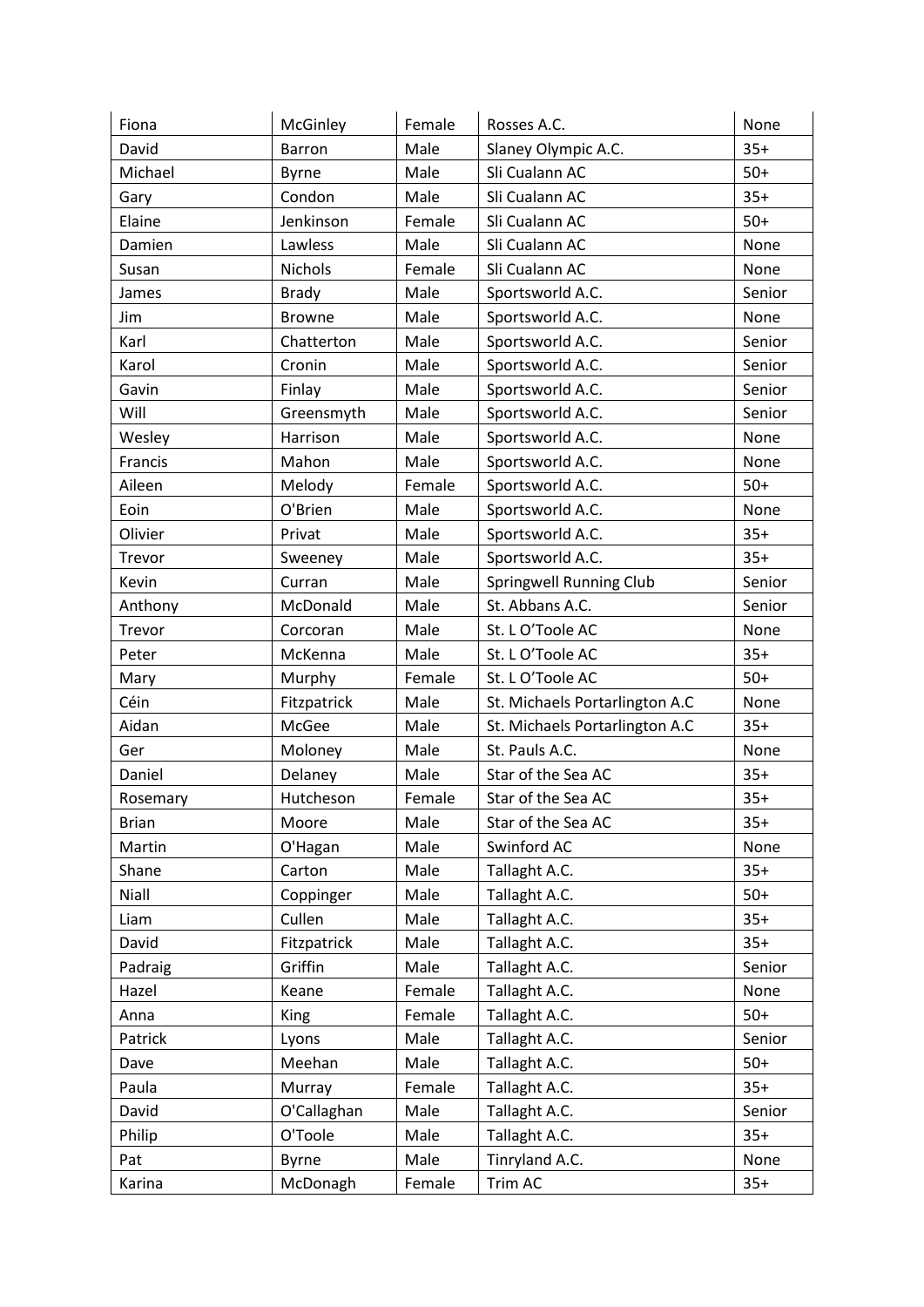| Mark         | Saunders      | Male   | Trim AC                                 | $35+$  |
|--------------|---------------|--------|-----------------------------------------|--------|
| Brendan      | Abbott        | Male   | Tullamore Harriers Athletic Club        | $50+$  |
| Miriam       | <b>Brady</b>  | Female | <b>Tullamore Harriers Athletic Club</b> | $35+$  |
| Darren       | <b>Butler</b> | Male   | <b>Tullamore Harriers Athletic Club</b> | None   |
| Martina      | Conlon        | Female | <b>Tullamore Harriers Athletic Club</b> | $50+$  |
| Jane         | Conlon        | Female | <b>Tullamore Harriers Athletic Club</b> | Senior |
| <b>Basil</b> | Cronin        | Male   | <b>Tullamore Harriers Athletic Club</b> | None   |
| John         | Cronin        | Male   | <b>Tullamore Harriers Athletic Club</b> | $50+$  |
| Adrian       | Curley        | Male   | <b>Tullamore Harriers Athletic Club</b> | $35+$  |
| Anne         | Cusack        | Female | <b>Tullamore Harriers Athletic Club</b> | None   |
| Rita         | Daly          | Female | <b>Tullamore Harriers Athletic Club</b> | $35+$  |
| Sharon       | Daly          | Female | Tullamore Harriers Athletic Club        | None   |
| Mary         | Daly          | Female | <b>Tullamore Harriers Athletic Club</b> | $50+$  |
| Christopher  | Donegan       | Male   | Tullamore Harriers Athletic Club        | $50+$  |
| Marie        | Donegan       | Female | <b>Tullamore Harriers Athletic Club</b> | $50+$  |
| John         | Donegan       | Male   | <b>Tullamore Harriers Athletic Club</b> | $50+$  |
| Hilary       | Duncan        | Female | Tullamore Harriers Athletic Club        | None   |
| Aidan        | Egan          | Male   | <b>Tullamore Harriers Athletic Club</b> | $35+$  |
| Rory         | Farrelll      | Male   | <b>Tullamore Harriers Athletic Club</b> | None   |
| Johnny       | Feery         | Male   | <b>Tullamore Harriers Athletic Club</b> | $50+$  |
| Glenn        | Finlay        | Male   | <b>Tullamore Harriers Athletic Club</b> | $35+$  |
| Denis        | Flynn         | Male   | Tullamore Harriers Athletic Club        | $50+$  |
| Mary         | Galvin        | Female | <b>Tullamore Harriers Athletic Club</b> | $50+$  |
| Mag          | Grennan       | Female | Tullamore Harriers Athletic Club        | $35+$  |
| Paul         | Hensey        | Male   | <b>Tullamore Harriers Athletic Club</b> | None   |
| Melissa      | Hogan         | Female | <b>Tullamore Harriers Athletic Club</b> | Senior |
| Jim          | Langan        | Male   | <b>Tullamore Harriers Athletic Club</b> | None   |
| Adrian       | Larkin        | Male   | <b>Tullamore Harriers Athletic Club</b> | None   |
| Martina      | Lydon         | Female | <b>Tullamore Harriers Athletic Club</b> | None   |
| Angela       | Martin        | Female | Tullamore Harriers Athletic Club        | $35+$  |
| Ray          | Martin        | Male   | Tullamore Harriers Athletic Club        | $35+$  |
| Elysia       | McCormack     | Female | <b>Tullamore Harriers Athletic Club</b> | Senior |
| Matt         | McCormack     | Male   | <b>Tullamore Harriers Athletic Club</b> | None   |
| Tony         | McCormack     | Male   | <b>Tullamore Harriers Athletic Club</b> | $35+$  |
| Tara         | McKinney      | Female | <b>Tullamore Harriers Athletic Club</b> | None   |
| Francis      | Mollen        | Male   | Tullamore Harriers Athletic Club        | $50+$  |
| John         | Monaghan      | Male   | <b>Tullamore Harriers Athletic Club</b> | None   |
| Conor        | Mooney        | Male   | <b>Tullamore Harriers Athletic Club</b> | $35+$  |
| Leonard      | Mooney        | Male   | <b>Tullamore Harriers Athletic Club</b> | $35+$  |
| Una          | Mullen        | Female | <b>Tullamore Harriers Athletic Club</b> | None   |
| David        | Murray        | Male   | Tullamore Harriers Athletic Club        | $35+$  |
| Barbara      | O'Connell     | Female | <b>Tullamore Harriers Athletic Club</b> | None   |
| Andy         | O'Grady       | Male   | <b>Tullamore Harriers Athletic Club</b> | $50+$  |
| Patricia     | Shaw          | Female | <b>Tullamore Harriers Athletic Club</b> | None   |
| Sheila       | Clavin        | Female | West Limerick A.C.                      | Senior |